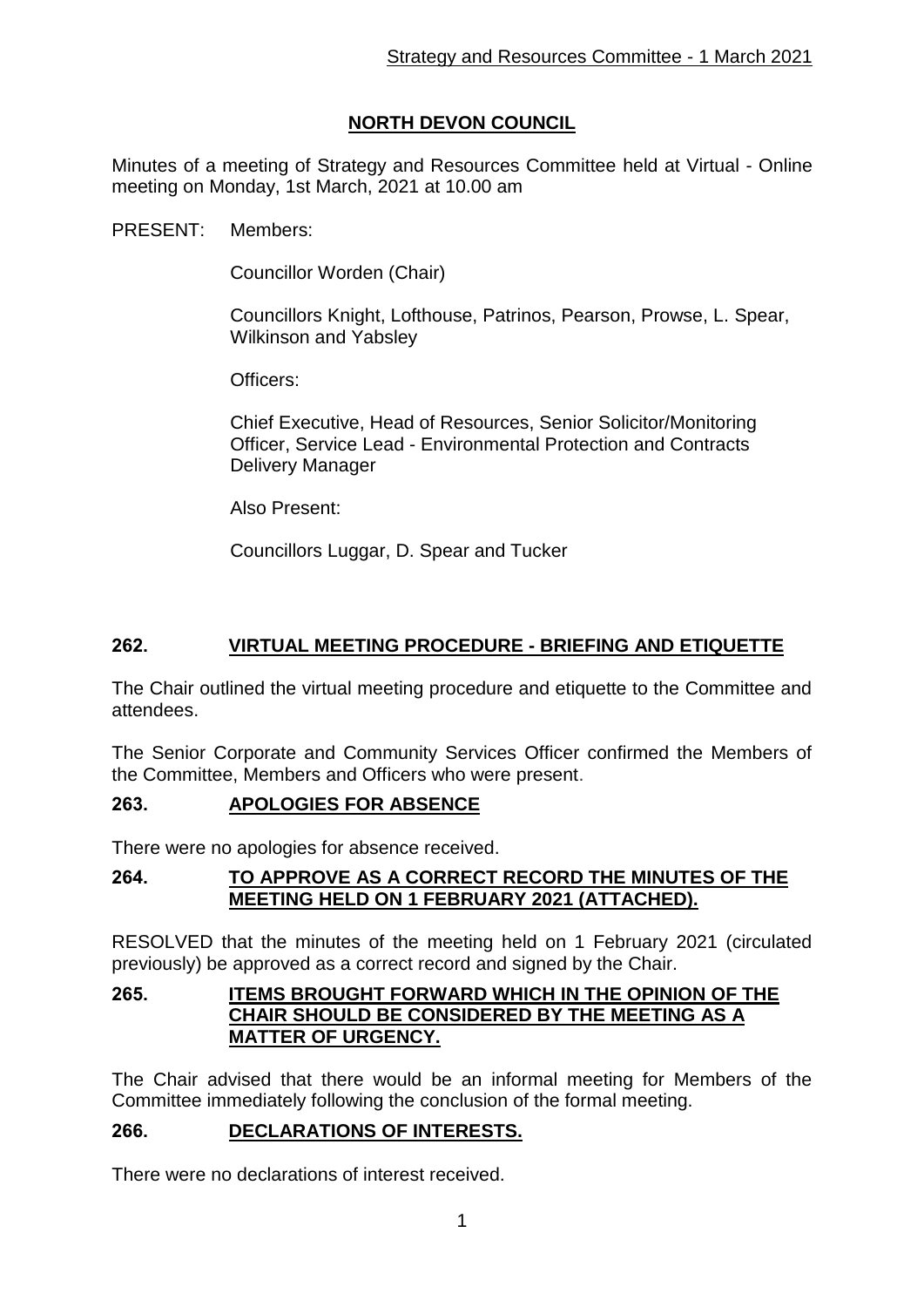## **267. BATSWORTHY CROSS WINDFARM**

The Committee considered a report by the Service Lead – Environmental Protection (circulated previously) regarding Batsworthy Cross Windfarm.

The Service Lead Environmental Protection highlighted the following:

- Noise compliance monitoring at six locations close to Batsworthy Cross Windfarm had confirmed compliance with the noise related planning conditions at five of these six locations. Exceedance of the noise limits in the sixth location has previously been confirmed.
- On 16th September 2020, the Council had re-issued a request to the Operator asking them to provide details of a proposed further mitigation strategy for properties in the vicinity of Birchwood House within 30 days.
- A response from the Operator was received on 8 October 2020 confirming details of an associated mitigation strategy.
- Additional information was subsequently requested from the Operator, to enable a further assessment of this strategy with further clarifications and data being received during January 2021.
- Officers' were currently in the process of reviewing the complete response. This was proving to be challenging on a technical level and were still in the process of undertaking complicated analysis of the data with the consultant and that a further update would be provided at the meeting of the Committee in April 2021.

The Chair invited Jane Faust to address the Committee.

Jane Faust addressed the Committee.

In response to the points raised by Jane Faust, the Service Lead Environmental Protection advised the following:

 The operator had submitted information in relation to the alleged reduction of the noise limits of 1.5dB to bring the site to what they believe would become compliant. This was the data that officers were currently analysing.

In response to questions from Members, the Service Lead Environmental Protection advised the following:

- The calculations of the noise limits were based on previous monitoring data. There was a need for measured data which had now been submitted and was being analysed. Once officers' had a preliminary view on the data submitted then this information would be shared with Members.
- It was anticipated that a more informed update would be provided at the next meeting of the Committee on 12 April 2021.

The Committee noted the report and that a report would be presented to the Committee on 12 April 2021.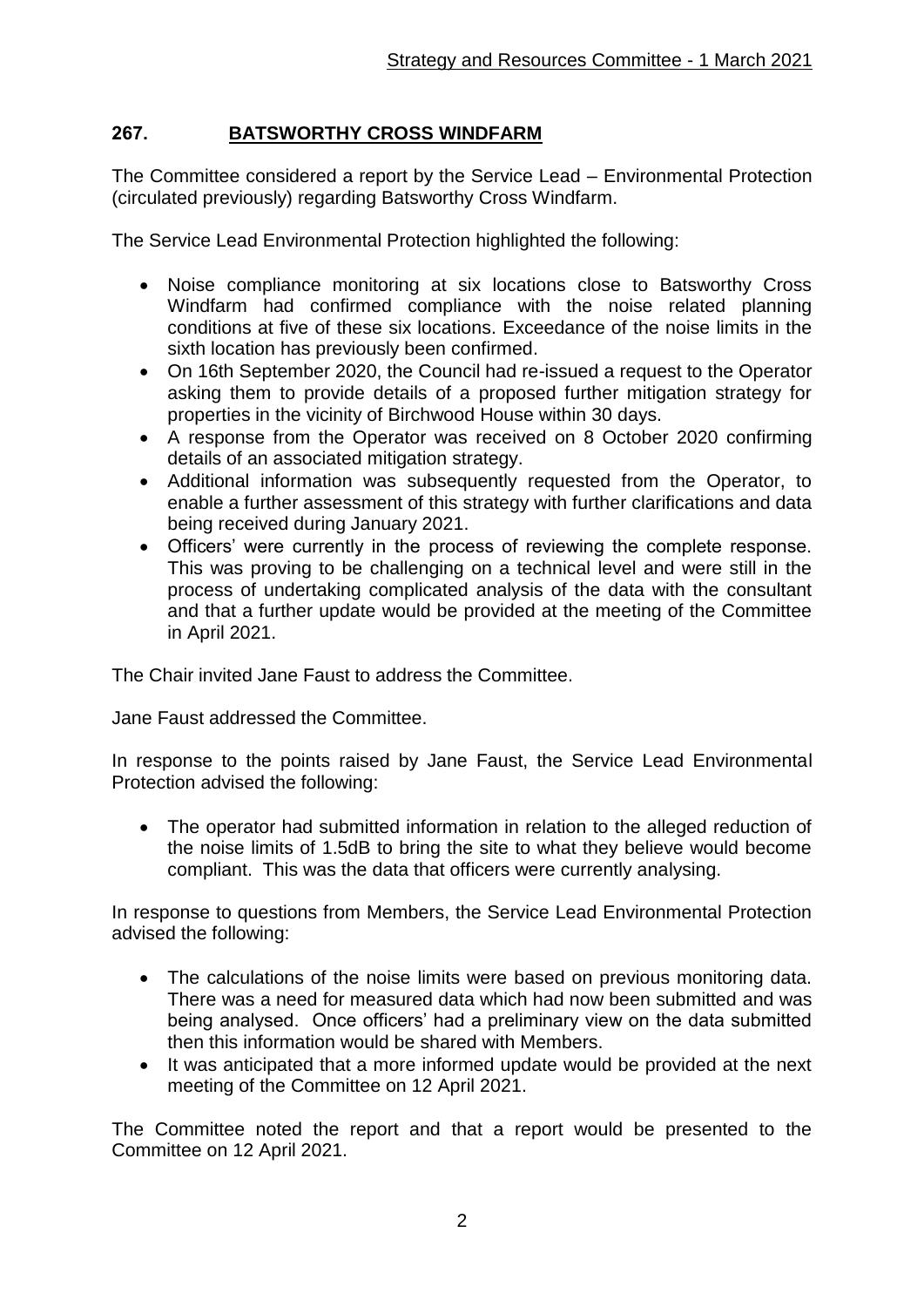## **268. TARKA LEISURE CENTRE UPDATE**

The Committee considered a report by the Contracts Delivery Manager (circulated previously) regarding an update on the Tarka Leisure Centre project.

The Contracts Delivery Manager highlighted the following:

- An internal audit of the Tarka Leisure Centre project was undertaken in December 2020 and January 2021. One of the audit recommendations was to bring regular progress reports to members at Strategy and Resources Committee meetings on a monthly basis.
- Despite COVID 19 and the subsequent restrictions and control measures imposed on construction sites, the programme is currently just one week behind schedule. The next notable milestone will be the excavation of the swimming pools.
- Parkwood Leisure have overall responsibility for managing the construction phase of the project (under the terms of the Design Build Operate and Maintain or DBOM) contract. They have direct responsibility for managing the construction contractor (Speller Metcalfe), the architect and sub-contractors.
- There was a need to consider how to manage the construction site once the Tarka Tennis centre re-opened on 12 April 2021.
- There would be some disruption to the Tarka Tennis car park and lorry car park, but this would be kept to a minimum.
- Several officers are currently overseeing the construction phase of the project on behalf of the council. Their roles on the project were summarised in Appendix A.
- The gross valuation to date for construction was £2.4m. The next spend would be for £2.3m.
- It was still planned to open the new leisure centre in April 2022.
- It was difficult to predict how well the new leisure centre would perform as the business cases had been produced pre Covid 19. The management fee paid to the council would be unaffected though as these payments are fixed.

In response to questions, the Contracts Delivery Manager advised the following:

- The income the Council would receive from the new Leisure Centre was over a 20 year period.
- The Council had secured funding from the National Lottery Recovery Fund which would be paid over to Parkwood Leisure.
- The Chief Executive was the Chair of the South West Leisure Group who were continuing to lobby MPs regarding stage 2 leisure recovery.
- When the leisure centre re-opened following the lockdown, it would not be fully open. Parkwood Leisure's construction contractor had incurred additional costs for cleaning and other Covid precautions as a result of the pandemic. Claims for these extra costs would be reviewed under the contract review procedures.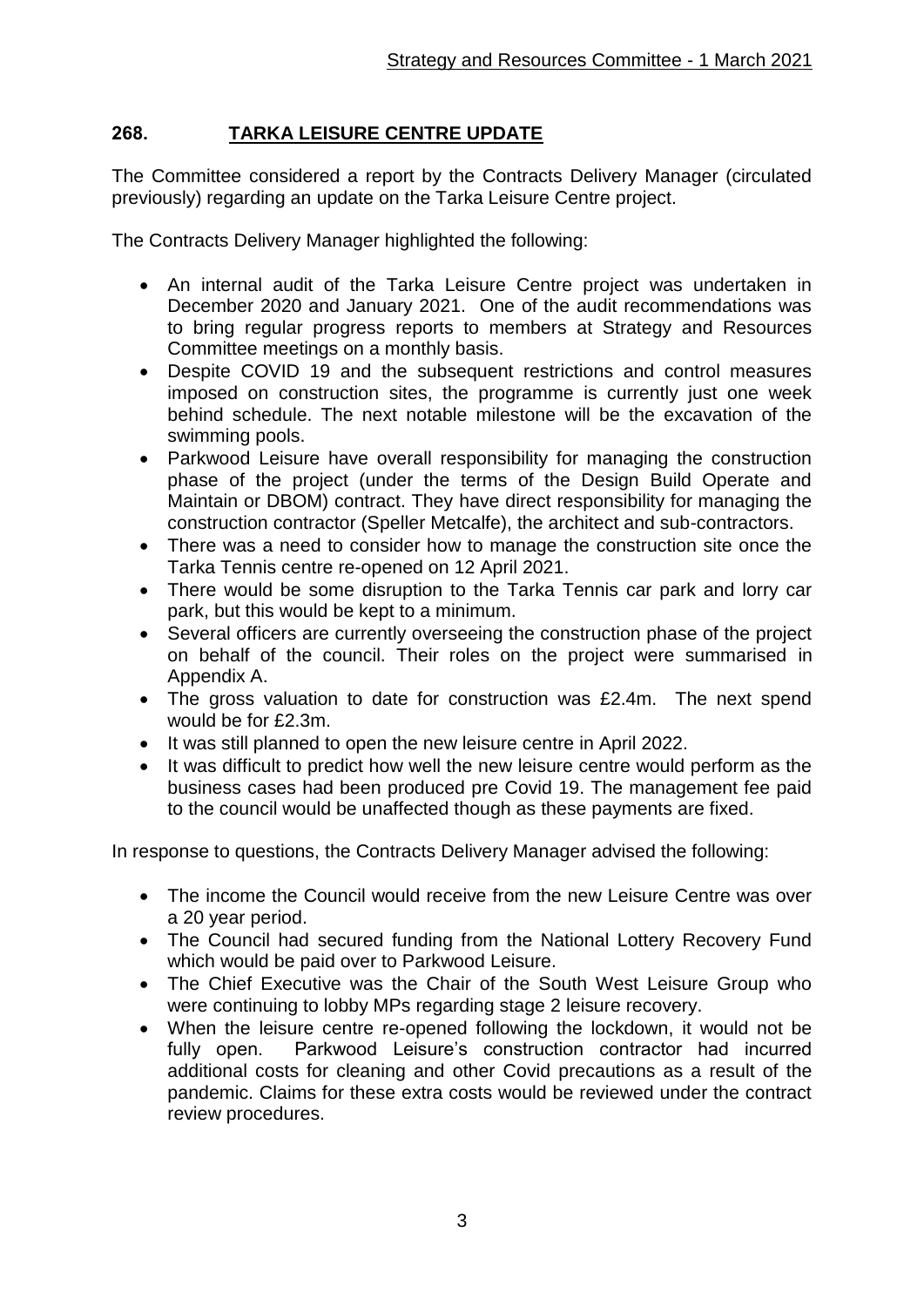In response to a question, the Head of Resources advised that that the Council was protected as much as possible. The borrowing costs within the financial modelling were around 3%. Borrowing costs had reduced considerably which was financially advantageous for the Council.

The Committee noted the report.

### **269. PROCUREMENT OF VEHICLES**

The Committee considered a report by the Chief Executive (circulated previously) regarding the procurement of vehicles.

The Chief Executive highlighted the following:

- The Council was the Waste Collection authority and as such needed to maintain a fleet of vehicles in order to collect waste and recycling and deliver it to the appropriate body. Traditionally, North Devon Council has purchased the vehicles that it needs but had recently been exploring other options.
- The Council operated a fleet of 89 vehicles and a workshop to maintain the vehicles.
- There was a rolling capital programme to replace vehicles.
- A number of councils have now moved to a model whereby vehicles were leased rather than purchased. Councils have approached this differently depending on circumstances but a project has been ongoing to explore this option to see if it would be better financially and operationally for the Council.
- Suppliers have been asked to tender for the contract to supply the Council with vehicles for the next 7 years with the option of also taking over management of the workshop and providing a full vehicle maintenance service to the Council. If that option was adopted, a number of staff would transfer to the new supplier but on the same terms and conditions as existing.
- The exercise had been conducted in conjunction with Somerset West and Taunton Council which would also be approaching this in the same way.
- The deadline for the final submission of tenders was 15 March and it was envisaged that an award will be made in early April. At this stage it was difficult to know what the financial implications would be for the Council as the deadline had not passed and the tenders had not been evaluated. There was a need to assess associated costs compared to the current method of operation.
- As part of the tender process, if a decision was taken to lease vehicles the contractor would be requested to provide spare vehicles which would provide more flexibility for the Council.
- The procurement timetable didn't allow for a report to be brought back to the Committee.

In response to questions, the Chief Executive advised the following:

 As part of the procurement timetable, the deadline for tenders was 15 March 2021 and the preferred bidder would be notified of the outcome on 26 March 2021. There was not a long period between these dates to evaluate the tenders. The timescales were extremely tight and therefore if a special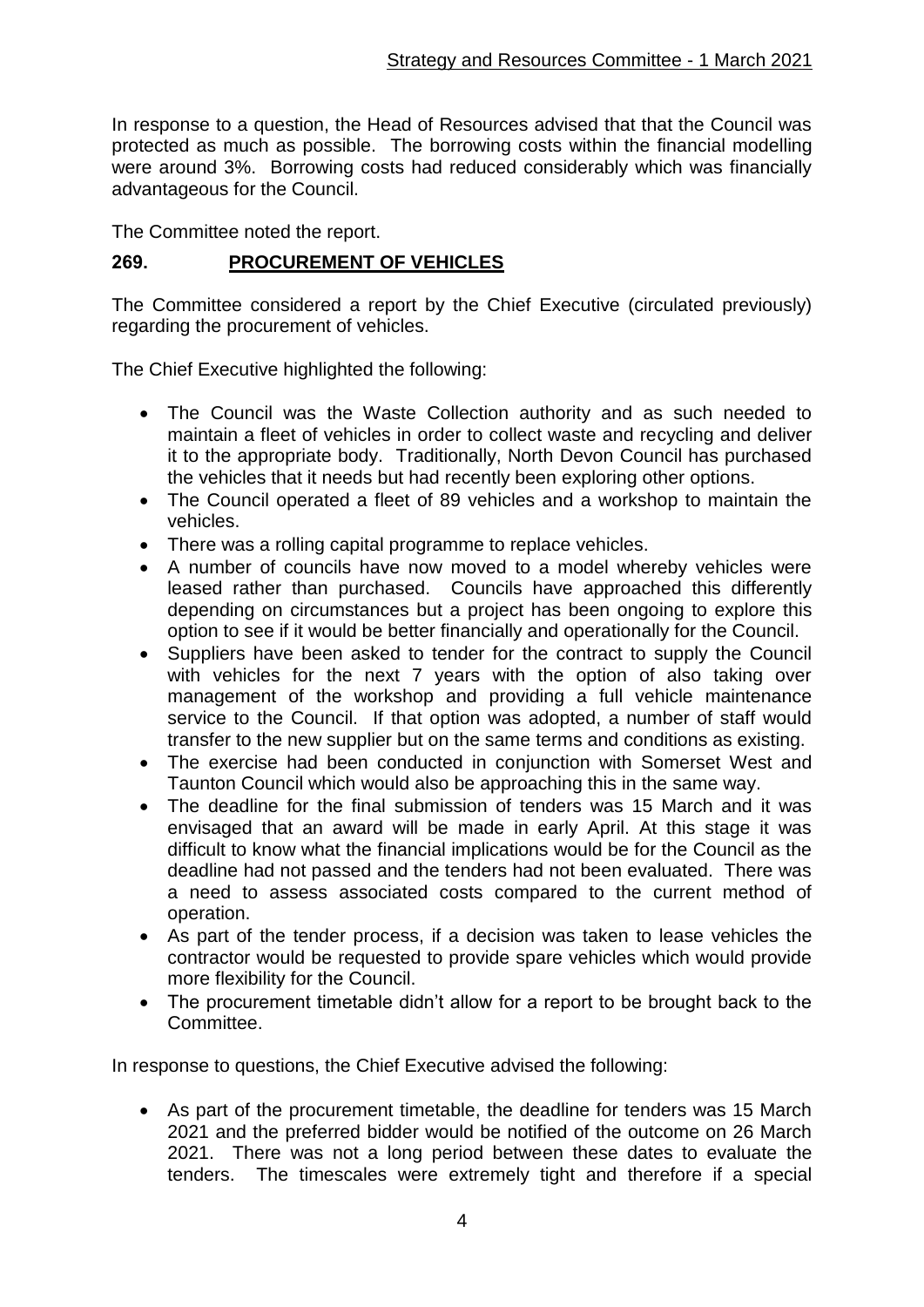meeting of the Committee were convened between these dates, there could potentially be a delay in notifying the preferred bidder. There would be no opportunity to convene a meeting of the Policy Development Committee.

- The contractor would be given flexibility to purchase electric vehicles and there would be associated costs.
- The costs requested as part of the tender process were based on the current vehicle fleet and contractors were aware that there was a need to look at other appropriate vehicle types.
- In terms of maintenance of vehicles there were a number of options which included retaining the maintenance in-house and contract back to the contractor or for the workshop to be provided by the contractor and for staff to be TUPE over to the contractor.
- The contractor would be required to provide replacement vehicles for any vehicles that broke down.
- He suggested that the recommendation be amended to also include consultation with the Group Leaders and Lead Member for Commercialisation and Resources. If Group Leaders were then not in agreement, a special meeting of the Committee could be convened. Key information could be provided to Group Leaders.

RESOLVED that the approach of leasing vehicles be agreed and that the Chief Executive be delegated power in consultation with the Lead Member, Group Leaders and the Lead Member for Commercialisation and Resources to appoint a supplier of vehicles and maintenance services, if deemed appropriate, following the completion of the procurement exercise, subject to compliance with the Council's Contract Procedure rules and that a special meeting of the Committee be convened if required.

#### **270. RURAL SETTLEMENT LIST**

The Committee considered a report by the Head of Resources (circulated previously) regarding the Rural Settlement List.

The Head of Resources highlighted the following:

- The Council was required to annually publish a Rural Settlement list in accordance with the Local Government Finance Act 1997.
- Rural Settlements were settlements with a population of less than 3,000 within the boundaries of a rural area as set out under the provision of the Housing Act 1996.
- The Rural Rate Relief Scheme helped qualifying small general stores, post offices, food shops, public houses and petrol stations. It is intended to safeguard rural communities and preserve the future of village life by supporting the service they provide to local people. To qualify for relief, properties must be situated within a designated rural settlement area of less than 3,000 people.
- Appendix A listed the qualifying Rural Settlements with a population of fewer than 3,000. This list had remained unchanged for many years.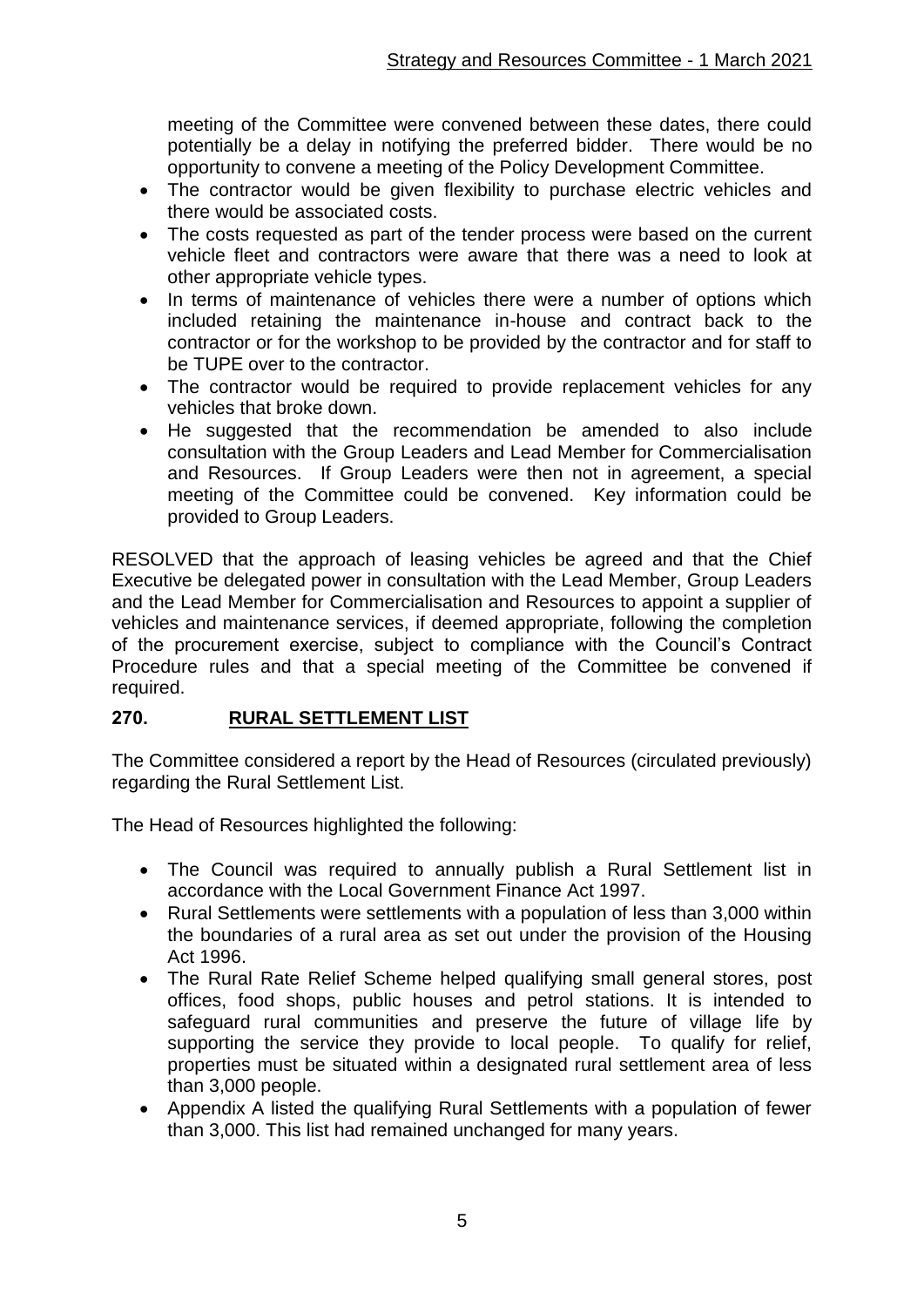RESOLVED that the Rural Settlement List be approved, for the purposes of Rural Rate Relief, of the rural settlements listed in Appendix A to this report.

### **271. BUSINESS GRANTS**

The Committee considered a report by the Head of Resources (circulated previously) regarding Business Grants.

The Head of Resources highlighted the following:

- The Government had announced a series of measures to support business impacted by Covid-19. These measures included payments of grants to businesses which have had to close due to localised or widespread national restrictions being put in place.
- Whilst the awarding of these grants was the Council's responsibility, the Department for Business, Energy and Industrial Strategy (BEIS) had set down the criteria which must be met by each business making an application for the grants as detailed in paragraph 1.2 of the report and approval was required for the approval of the schemes criteria.
- The Council had already supported businesses with the payment of £50m of business grants over the past 12 months. Further £12m had been paid to businesses since January 2021.
- The Government had announced that further funding would be available to businesses for the period mid-February to the end of March 2021 and that these would be paid automatically to businesses who had previously received the grant.

The Leader thanked the Head of Resources and his team for their hard work in processing the payment of business grants over the past 12 months.

In response to questions, the Head of Resources advised the following:

- The Council had received £1.9m for the discretionary grant scheme in November 2020 and £860,000 top-up allocation in January 2021. The Council was currently in the process of administering the discretionary grants to business. No further additional restriction grant had been announced for the mid-February to the end of March 2021 period.
- To date the Council had processed the payment of just over £2m of the total £2.8m of business grants.
- The Chancellor had announced further business grants as part of his budget and details would be known shortly.

RESOLVED that the adoption of the:

(a) Local Restrictions Support Grant (Closed) Addendum with effect from 5 November 2020 as shown in Appendix A be approved;

(b) Local Restrictions Support Grant (Closed) with effect from 2 December 2020 as shown in Appendix B be approved;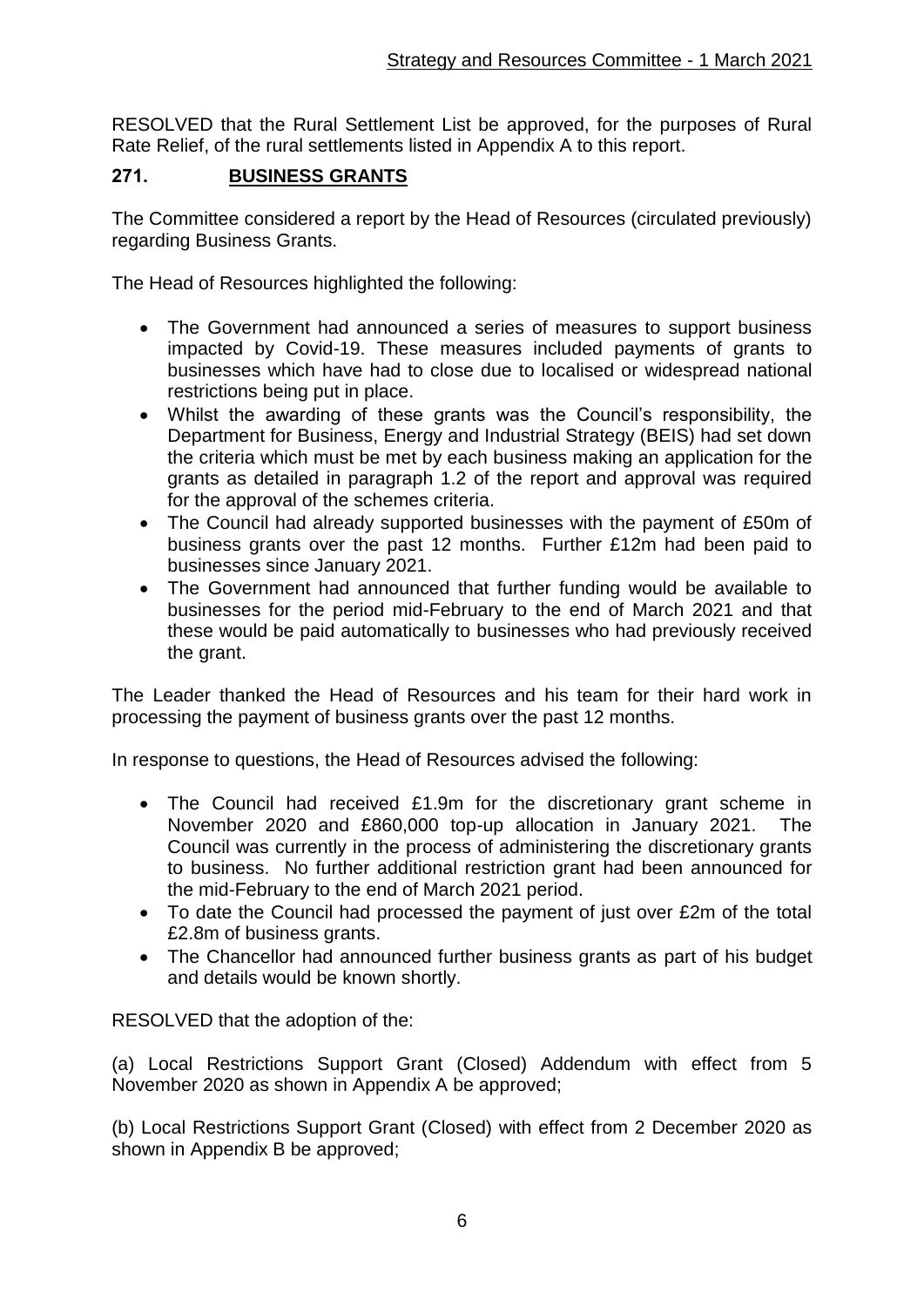(c) Christmas Support Payment for wet-led pubs as shown in Appendix C be approved;

(d) Local Restrictions Support Grant (Closed) Addendum 5 January as shown in Appendix D be approved;

(e) Closed Business Lockdown Payment as shown in Appendix E be approved.

### **272. COUNCIL TAX DISCOUNTS**

The Committee considered a report by the Revenues and Benefits Manager (circulated previously) regarding Council Tax Discounts.

The Head of Resources advised that the proposed Council Tax Discounts relating to certain properties for the financial year commencing 1 April 2021 were unchanged from the last financial year and the same level of discounts were recommended.

RECOMMENDED that Council makes the following determinations in relation to the classes of dwellings set out below for the financial year commencing 1 April 2021:

(a) Class A and Class B Unoccupied and furnished properties Set a 0% discount, therefore levying full council tax.

(b) Classes A and B do not include any dwelling

(i) Which consists of a pitch occupied by a caravan or a mooring occupied by a boat. (ii) Where a qualifying person in relation to that dwelling is a qualifying person in relation to another dwelling in England, Wales or Scotland which is job related. (iii) Which for a qualifying person is job related where that person is a qualifying person in relation to another dwelling in England, Wales or Scotland.

(c) Class C Unoccupied and substantially unfurnished properties Set a discount of 100%, for up to three months.

(d) For the purpose of Class C, in considering whether a dwelling has been unoccupied for any period, any one period, not exceeding six weeks, during which it was occupied shall be disregarded.

(e) Properties which have been unoccupied and substantially unfurnished for over two years, levy the empty home premium of 200% of the normal liability.

(f) Properties which have been unoccupied and substantially unfurnished for over five years, levy the empty home premium of 300% of the normal liability.

(g) Properties which been unoccupied and substantially unfurnished for over ten years, levy the empty home premium of 400% of the normal liability.